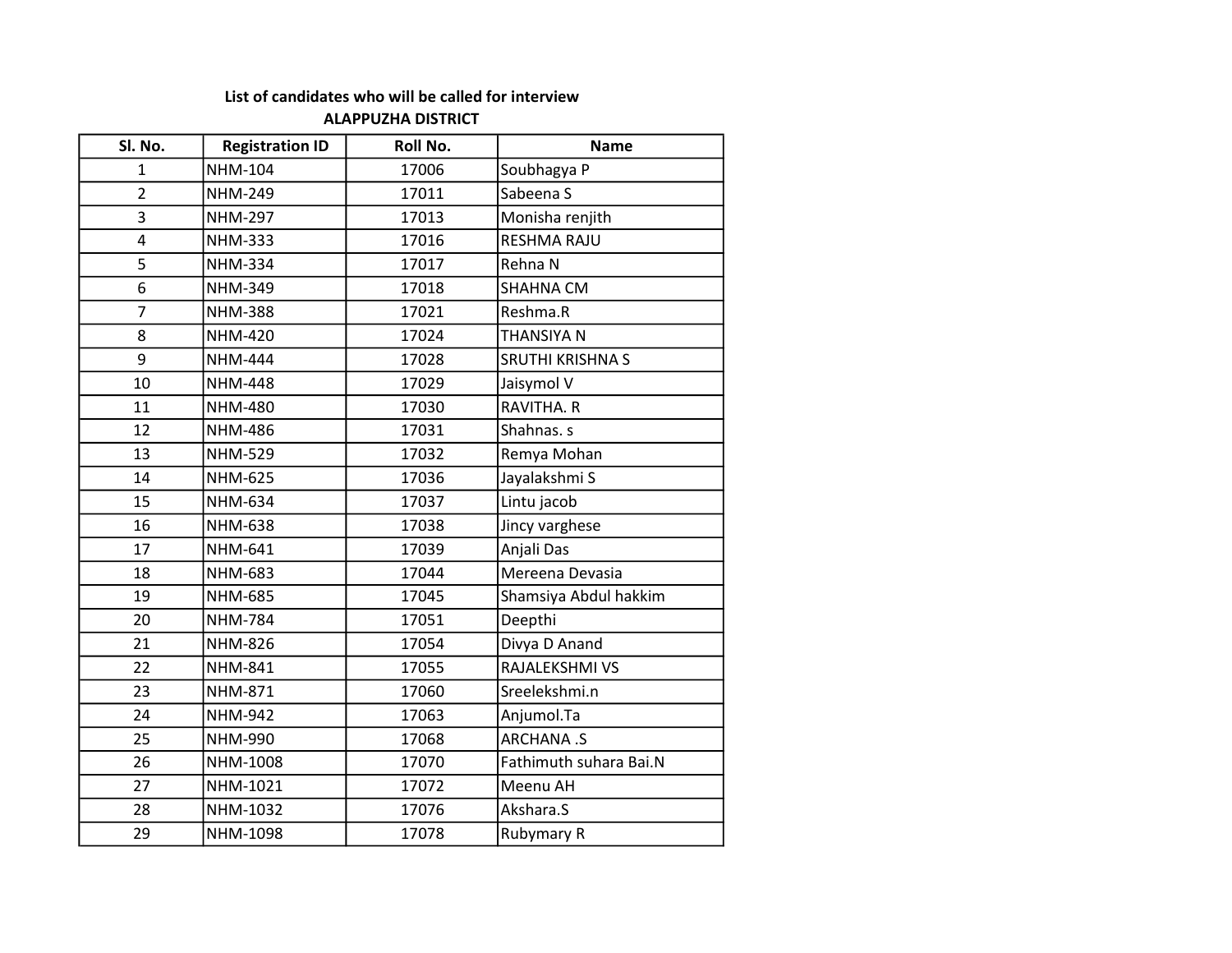| 30 | NHM-1124 | 17079 | Reshmi P R              |
|----|----------|-------|-------------------------|
| 31 | NHM-1313 | 17085 | <b>VIDYA V</b>          |
| 32 | NHM-1365 | 17093 | <b>SMITHY K FRANCIS</b> |
| 33 | NHM-1384 | 17094 | ASWATHY.G               |
| 34 | NHM-1635 | 17110 | <b>DEEPAR</b>           |
| 35 | NHM-1657 | 17112 | DEEPA MOL P             |
| 36 | NHM-1663 | 17113 | <b>ARCHANA S</b>        |
| 37 | NHM-1745 | 17117 | Najuma. S. Koya         |
| 38 | NHM-1749 | 17118 | Parvathy s nair         |
| 39 | NHM-1761 | 17119 | Veena. S                |
| 40 | NHM-1783 | 17120 | Revathy.R               |
| 41 | NHM-1990 | 17132 | Adheena Anil.A          |
| 42 | NHM-1998 | 17133 | <b>RESMIRS</b>          |
| 43 | NHM-2065 | 17138 | Mishara Uday            |
| 44 | NHM-2104 | 17142 | <b>SREEPARVATHY V B</b> |
| 45 | NHM-2180 | 17149 | Nirmala Das             |
| 46 | NHM-2183 | 17150 | ARYA E V                |
| 47 | NHM-2210 | 17151 | LIBHA L                 |
| 48 | NHM-2226 | 17153 | PriyaThomas             |
| 49 | NHM-2264 | 17156 | Minnu Mathew            |
| 50 | NHM-2305 | 17159 | <b>DHANASREE KR</b>     |
| 51 | NHM-2331 | 17162 | RINU JOSEPH             |
| 52 | NHM-2336 | 17163 | Divya vijayan           |
| 53 | NHM-2552 | 17178 | AMEERA ABOOBAKKER       |
| 54 | NHM-2561 | 17179 | Namitha s Nair          |
| 55 | NHM-2568 | 17180 | <b>SANGEETHA S</b>      |
| 56 | NHM-2627 | 17187 | <b>SARANYA S</b>        |
| 57 | NHM-2646 | 17190 | SWALIHA.K               |
| 58 | NHM-2701 | 17197 | REENAMOL MATHEW         |
| 59 | NHM-2736 | 17201 | <b>NEENUPM</b>          |
| 60 | NHM-2828 | 17205 | Sunu joseph             |
| 61 | NHM-2863 | 17207 | bichubrichus            |
| 62 | NHM-2868 | 17208 | <b>ANJU PRASAD</b>      |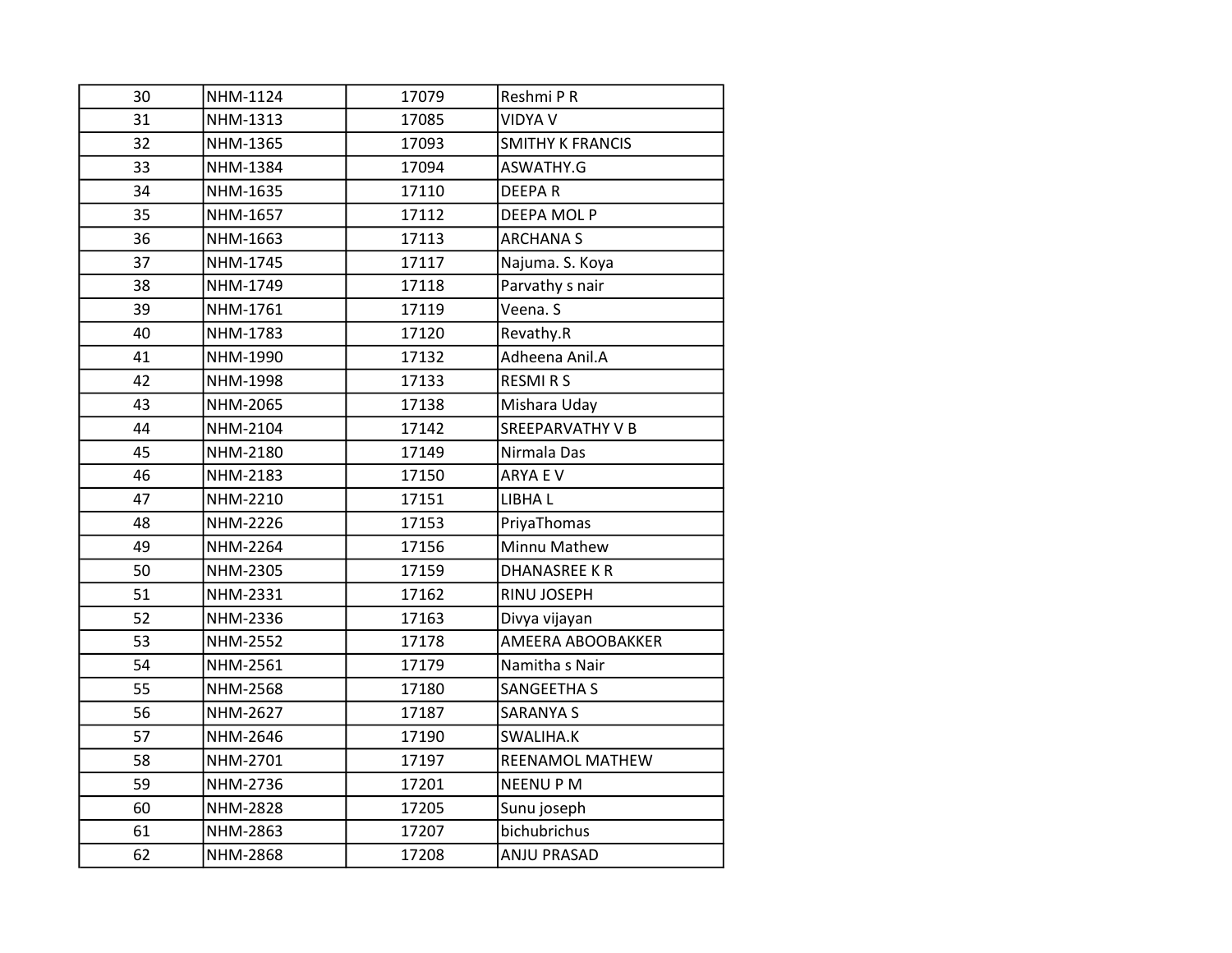| 63 | NHM-2929 | 17212 | <b>NEELIMA SIVAN</b>       |
|----|----------|-------|----------------------------|
| 64 | NHM-2931 | 17213 | <b>NEENU BABU</b>          |
| 65 | NHM-2940 | 17215 | Majida.A                   |
| 66 | NHM-3011 | 17219 | <b>JOSHINA GEORGE</b>      |
| 67 | NHM-3032 | 17222 | <b>DIVYA PK</b>            |
| 68 | NHM-3069 | 17228 | Anusha Antony              |
| 69 | NHM-3088 | 17231 | Nayana k                   |
| 70 | NHM-3089 | 17232 | <b>RAJANIMOL T S</b>       |
| 71 | NHM-3107 | 17235 | <b>MEGHNA THILAK</b>       |
| 72 | NHM-3138 | 17236 | Silvinibu                  |
| 73 | NHM-3155 | 17237 | REJI RAVEENDRAN            |
| 74 | NHM-3295 | 17244 | RESMI.L                    |
| 75 | NHM-3376 | 17253 | Gangasumesh                |
| 76 | NHM-3406 | 17255 | Akhila S Murali            |
| 77 | NHM-3471 | 17258 | Arunima.s                  |
| 78 | NHM-3481 | 17259 | Krishna P                  |
| 79 | NHM-3661 | 17266 | Chacko Joseph              |
| 80 | NHM-3747 | 17271 | Sulu Naushad               |
| 81 | NHM-3752 | 17272 | Liji S                     |
| 82 | NHM-3910 | 17274 | <b>KEERTHYMOL M S</b>      |
| 83 | NHM-3936 | 17275 | Siriya Nazar               |
| 84 | NHM-3959 | 17276 | <b>Sarangy Chandrabose</b> |
| 85 | NHM-3979 | 17277 | Haritha S                  |
| 86 | NHM-4011 | 17280 | <b>KHADEEJA T N</b>        |
| 87 | NHM-4164 | 17288 | Anila Raj S                |
| 88 | NHM-4166 | 17289 | Jeesa Thomas               |
| 89 | NHM-4200 | 17291 | Rincy O                    |
| 90 | NHM-4221 | 17292 | Maria S Arun               |
| 91 | NHM-4243 | 17293 | Anu K Antony               |
| 92 | NHM-4480 | 17302 | Silpa Sasidharan           |
| 93 | NHM-4512 | 17304 | <b>STEFFIN DEV JOSEPH</b>  |
| 94 | NHM-4513 | 17305 | Anila <sub>m</sub>         |
| 95 | NHM-4576 | 17308 | Manasi Vijay               |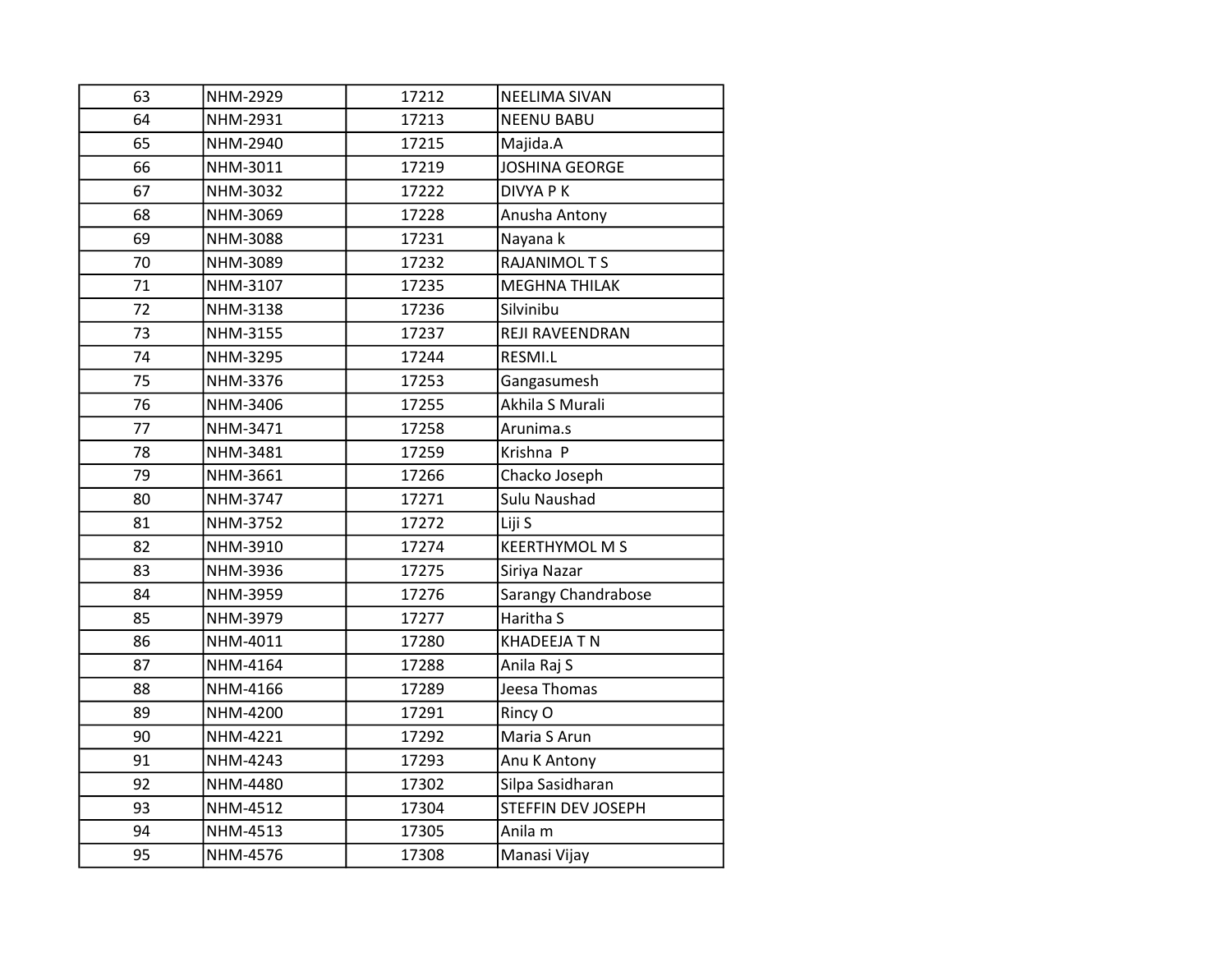| 96  | NHM-4670 | 17319 | Seline jose                 |
|-----|----------|-------|-----------------------------|
| 97  | NHM-4808 | 17322 | Arathy Raveendran           |
| 98  | NHM-5121 | 17347 | <b>BINCYMOL CK</b>          |
| 99  | NHM-5139 | 17349 | Amritha B                   |
| 100 | NHM-5318 | 17370 | <b>NEENU PRAKASHAN</b>      |
| 101 | NHM-5430 | 17386 | Sanimol Varghese            |
| 102 | NHM-5508 | 17399 | SOUMYA KRISHNAN S           |
| 103 | NHM-5541 | 17404 | <b>ASWINI S PRAKASH</b>     |
| 104 | NHM-5753 | 17421 | <b>SREEDEVI S</b>           |
| 105 | NHM-5841 | 17424 | <b>CHARCHITHA SHAJI T G</b> |
| 106 | NHM-5937 | 17430 | KAVITHA VIJAYAN             |
| 107 | NHM-6077 | 17440 | <b>KUNJUMOL A</b>           |
| 108 | NHM-6104 | 17443 | Jayalakshmi P B             |
| 109 | NHM-6125 | 17444 | <b>REVATHY I</b>            |
| 110 | NHM-6132 | 17446 | swapna. s .nair             |
| 111 | NHM-6184 | 17449 | SANDHYA RATHEESH            |
| 112 | NHM-6292 | 17458 | RAJI R ANDAPPAN             |
| 113 | NHM-6304 | 17461 | <b>VIDYA R</b>              |
| 114 | NHM-6328 | 17462 | Sangeetha S                 |
| 115 | NHM-6338 | 17463 | SAJITHA V V                 |
| 116 | NHM-6359 | 17464 | Drishya Dileep              |
| 117 | NHM-6372 | 17466 | Meenu Lal                   |
| 118 | NHM-6393 | 17468 | <b>ASWATHY.S</b>            |
| 119 | NHM-6557 | 17477 | Shaiji. M.                  |
| 120 | NHM-6611 | 17482 | <b>NADIYAKL</b>             |
| 121 | NHM-6659 | 17489 | Arya Nath P R               |
| 122 | NHM-6722 | 17492 | Nazrin N                    |
| 123 | NHM-6825 | 17496 | Aryadevi g                  |
| 124 | NHM-6926 | 17502 | Dhanya Purushothaman        |
| 125 | NHM-6957 | 17506 | soumya mohan                |
| 126 | NHM-6998 | 17511 | Anu antony                  |
| 127 | NHM-7003 | 17512 | Marteena John               |
| 128 | NHM-7026 | 17513 | Ranjini B                   |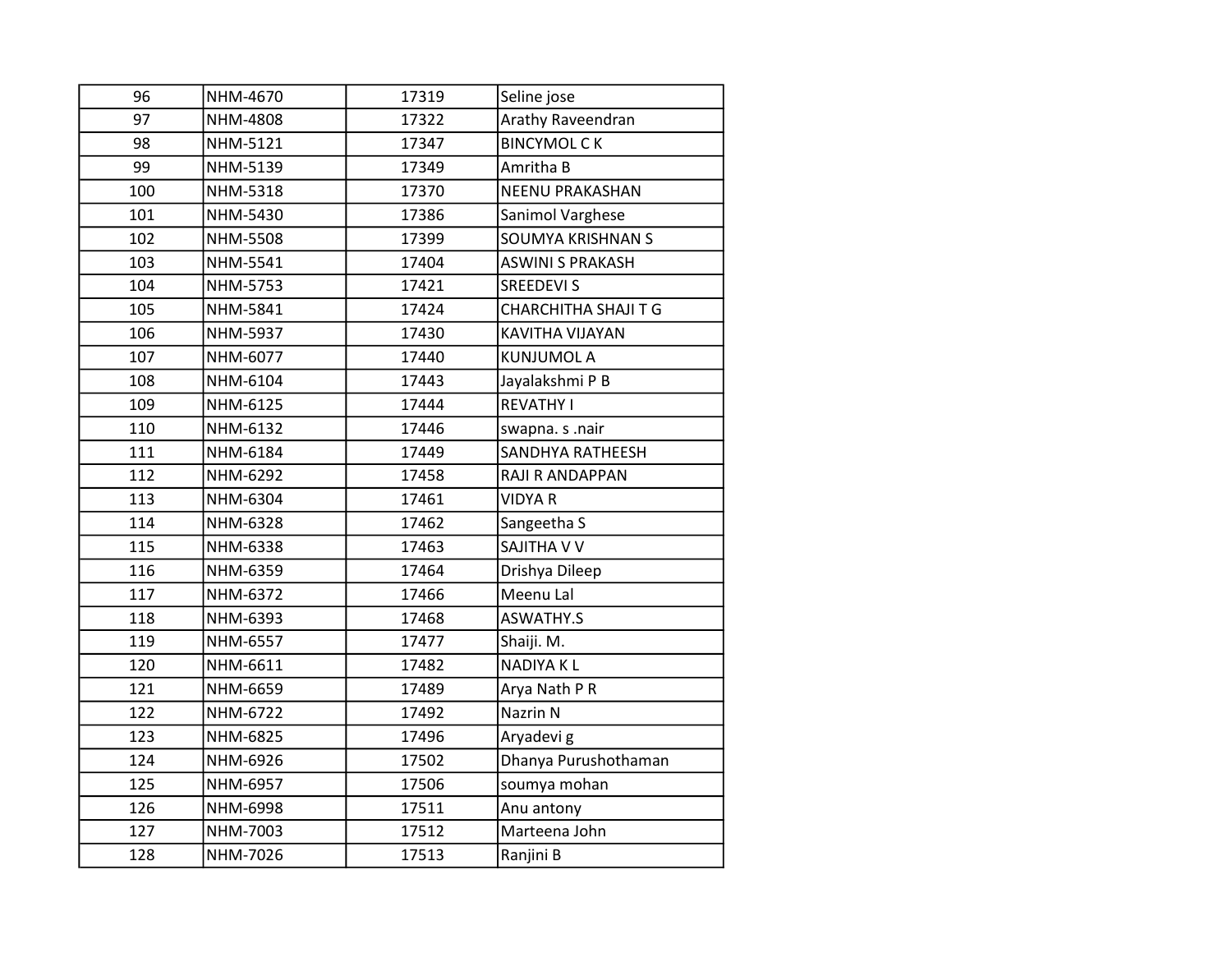| 129 | NHM-7046 | 17515 | Lakshmi S               |
|-----|----------|-------|-------------------------|
| 130 | NHM-7099 | 17521 | Jyothis uma S           |
| 131 | NHM-7148 | 17529 | Indhulekha V            |
| 132 | NHM-7152 | 17530 | PRASANTHI P             |
| 133 | NHM-7160 | 17532 | <b>SREEKUTTY R</b>      |
| 134 | NHM-7541 | 17564 | <b>HARITHA V H</b>      |
| 135 | NHM-7622 | 17571 | ASWATHY.L               |
| 136 | NHM-7624 | 17572 | ANILA.J                 |
| 137 | NHM-7671 | 17579 | SHIBILA BABU            |
| 138 | NHM-7774 | 17587 | Aiswarya Das            |
| 139 | NHM-7851 | 17593 | <b>MANCHUVR</b>         |
| 140 | NHM-7864 | 17594 | Mukhitha M              |
| 141 | NHM-7871 | 17597 | Aneesya.R               |
| 142 | NHM-7898 | 17599 | <b>DEEPIKAKB</b>        |
| 143 | NHM-7910 | 17600 | <b>JISHA JOY</b>        |
| 144 | NHM-7961 | 17604 | SOUMYALAL               |
| 145 | NHM-7998 | 17607 | <b>REENA MATHEW</b>     |
| 146 | NHM-8035 | 17609 | NEENU BABU M A          |
| 147 | NHM-8050 | 17612 | AMEENA NAZAR            |
| 148 | NHM-8250 | 17631 | <b>SREENA A</b>         |
| 149 | NHM-8282 | 17633 | <b>ALFIYA H</b>         |
| 150 | NHM-8417 | 17642 | <b>FASEELA KHADAR V</b> |
| 151 | NHM-8510 | 17645 | Monisha M M             |
| 152 | NHM-8646 | 17654 | Tessy Johnson           |
| 153 | NHM-8688 | 17655 | Jasmin ca               |
| 154 | NHM-8776 | 17659 | Aiswarya A              |
| 155 | NHM-8793 | 17662 | SONIYA T JAMES          |
| 156 | NHM-8896 | 17671 | Suja s                  |
| 157 | NHM-8947 | 17672 | Ammu PT                 |
| 158 | NHM-9099 | 17680 | Aswathi S               |
| 159 | NHM-9180 | 17684 | Anjali Prasad R         |
| 160 | NHM-9198 | 17686 | SREEJAMOL T M           |
| 161 | NHM-9224 | 17690 | SEEJA JOSEPH            |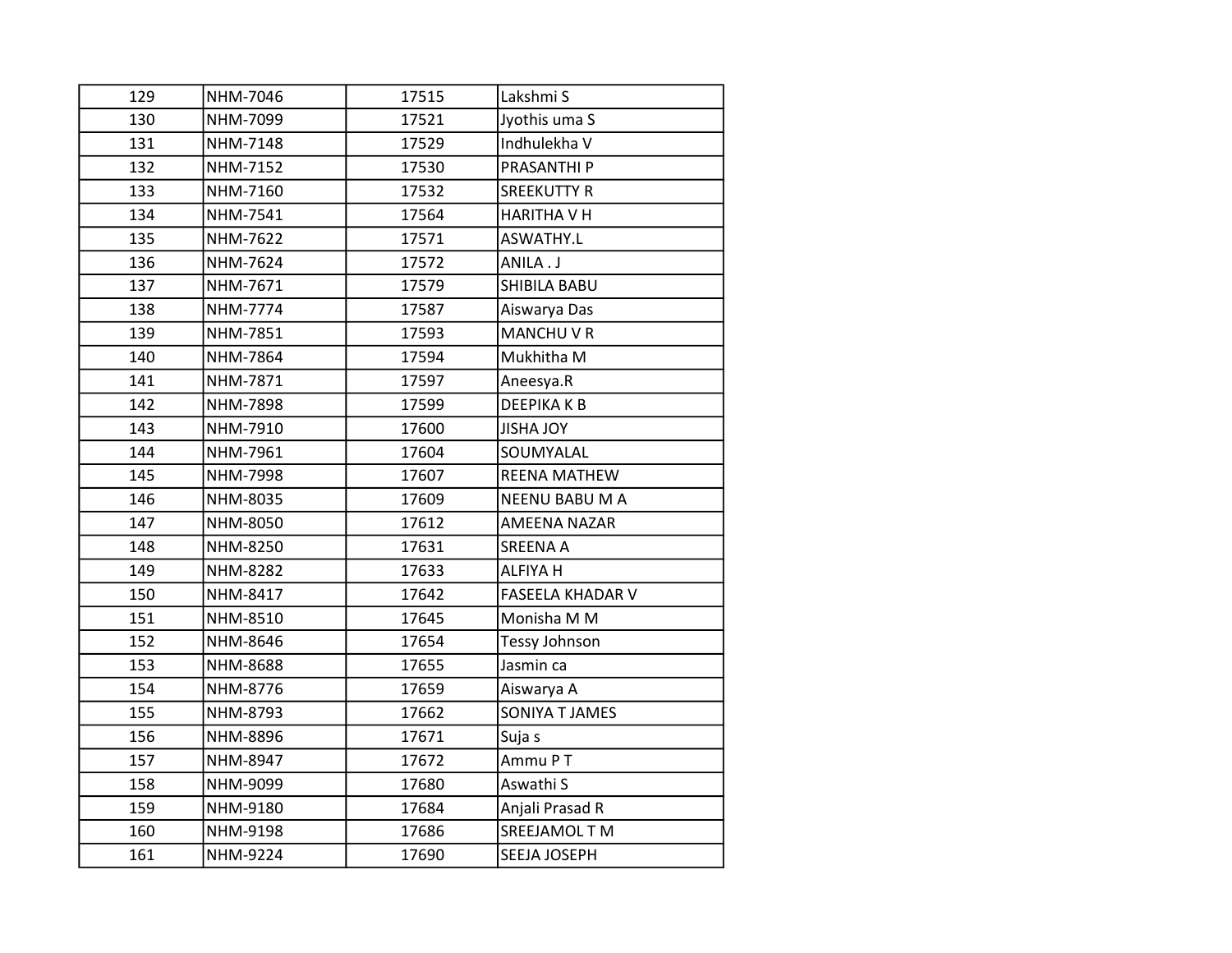| 162 | NHM-9451  | 17710 | <b>ROSHNI S DAS</b>    |
|-----|-----------|-------|------------------------|
| 163 | NHM-9480  | 17715 | MINNUMOL K JOHN        |
| 164 | NHM-9721  | 17736 | <b>PRIYAS</b>          |
| 165 | NHM-9758  | 17740 | Swathy Sathyapalan     |
| 166 | NHM-9832  | 17746 | <b>ASWATHY M</b>       |
| 167 | NHM-9928  | 17759 | Sajitha sadasivan      |
| 168 | NHM-10239 | 17786 | <b>SWATHY S</b>        |
| 169 | NHM-10292 | 17790 | <b>APARNA RAJU</b>     |
| 170 | NHM-10363 | 17795 | ARCHANA UDAYAN         |
| 171 | NHM-10440 | 17802 | <b>MEERA RAJAN</b>     |
| 172 | NHM-10454 | 17805 | <b>ANUMOL ANIYAN</b>   |
| 173 | NHM-10498 | 17808 | <b>SAJITHA A</b>       |
| 174 | NHM-10587 | 17818 | SANCHU.S               |
| 175 | NHM-10594 | 17819 | Krishnapriya P         |
| 176 | NHM-10613 | 17821 | vidya k                |
| 177 | NHM-10623 | 17824 | Arya P                 |
| 178 | NHM-10702 | 17829 | <b>AKHILA UDAYADAS</b> |
| 179 | NHM-10825 | 17838 | Faseela M              |
| 180 | NHM-10908 | 17842 | Anitta Antony          |
| 181 | NHM-10990 | 17850 | <b>SYAMILY S</b>       |
| 182 | NHM-11078 | 17852 | MARY JANET K.B         |
| 183 | NHM-11175 | 17857 | THRESIAMMA JOHN        |
| 184 | NHM-11312 | 17863 | <b>ASWATHY L</b>       |
| 185 | NHM-11374 | 17866 | Praseedha KP           |
| 186 | NHM-11502 | 17874 | ASHA MUKUNDAN          |
| 187 | NHM-11534 | 17878 | Abeedha                |
| 188 | NHM-11627 | 17884 | Rejitha.R              |
| 189 | NHM-11636 | 17886 | <b>VINITHAMOL A</b>    |
| 190 | NHM-11654 | 17887 | BINCY. P. D            |
| 191 | NHM-12134 | 17923 | <b>Ashimol Y</b>       |
| 192 | NHM-12161 | 17925 | Shintu Varghese        |
| 193 | NHM-12225 | 17936 | <b>NEETHUM</b>         |
| 194 | NHM-12236 | 17937 | <b>GREESHMAL</b>       |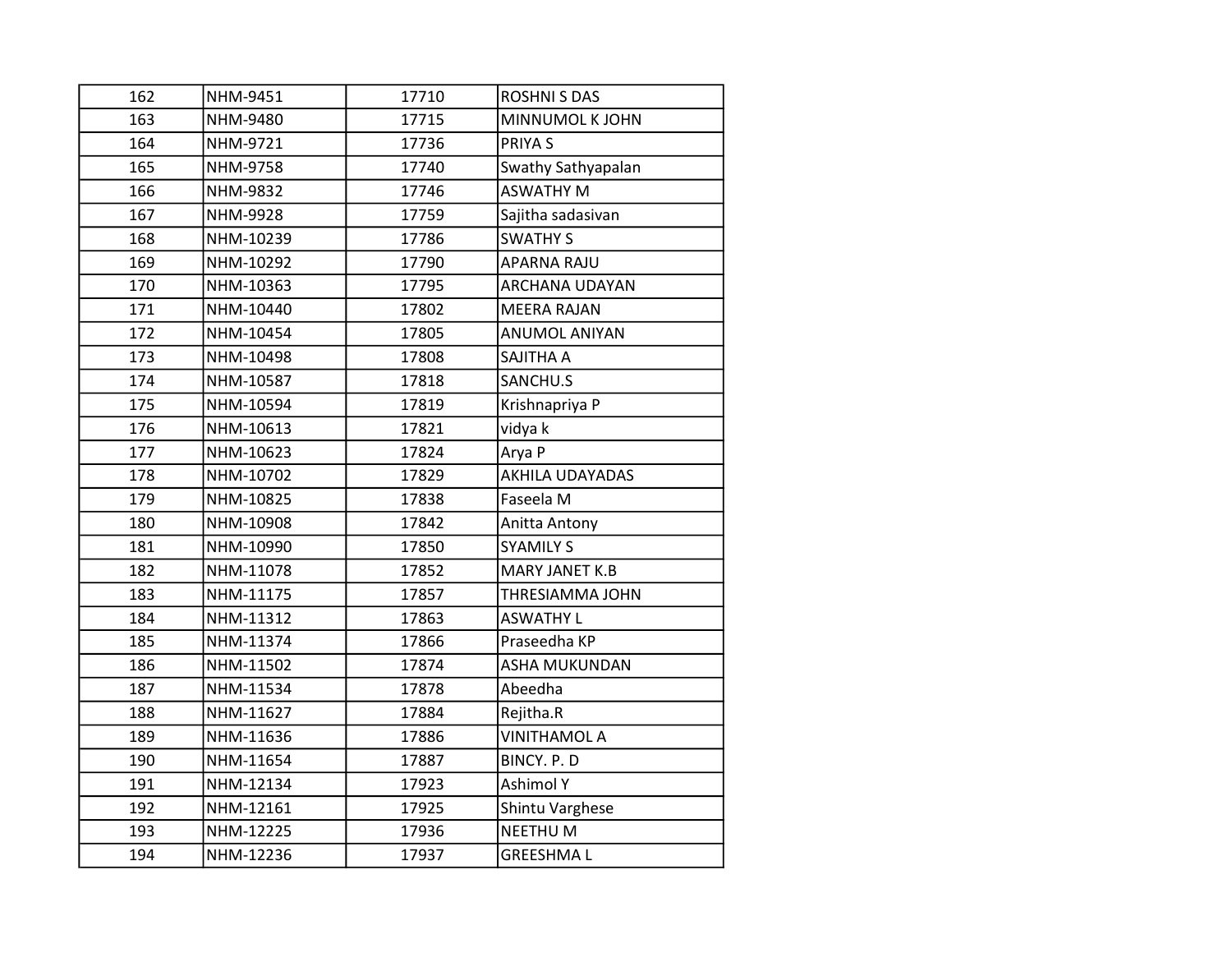| 195 | NHM-12268 | 17938 | SHYAMA M L               |
|-----|-----------|-------|--------------------------|
| 196 | NHM-12283 | 17939 | <b>ARCHANA PRASAD</b>    |
| 197 | NHM-12286 | 17941 | ATHIRA M PRADEEP         |
| 198 | NHM-12325 | 17947 | <b>ASLIHA D A</b>        |
| 199 | NHM-12395 | 17954 | Anjaly Dominic           |
| 200 | NHM-12415 | 17957 | ATHIRA M                 |
| 201 | NHM-12498 | 17962 | ATHULYA ASOKAN           |
| 202 | NHM-12509 | 17963 | <b>NIDHIMOLKS</b>        |
| 203 | NHM-12567 | 17966 | <b>JISHAMOL T N</b>      |
| 204 | NHM-12627 | 17972 | REMYAKRISHNAN            |
| 205 | NHM-12722 | 17977 | <b>JYOTHIS THOMAS</b>    |
| 206 | NHM-12830 | 17985 | Mebin varghese           |
| 207 | NHM-12857 | 17986 | Mittumol j               |
| 208 | NHM-12896 | 17988 | Sunija Sudin             |
| 209 | NHM-13032 | 17996 | RAHILA A                 |
| 210 | NHM-13047 | 17998 | SABITHA K S              |
| 211 | NHM-13076 | 18003 | Karthika Varghese        |
| 212 | NHM-13089 | 18004 | <b>SWATHY S KUMAR</b>    |
| 213 | NHM-13096 | 18006 | Anu Surendran            |
| 214 | NHM-13223 | 18016 | <b>REJANI P</b>          |
| 215 | NHM-13236 | 18017 | <b>RESHMA BALAN</b>      |
| 216 | NHM-13311 | 18025 | ATHIRA V J               |
| 217 | NHM-13330 | 18027 | <b>NASIYA MAJEED</b>     |
| 218 | NHM-13473 | 18038 | <b>ASWATHI ASOKAN</b>    |
| 219 | NHM-13484 | 18040 | Annie Sherin             |
| 220 | NHM-13592 | 18050 | VIJIMOL M C              |
| 221 | NHM-13651 | 18058 | <b>ASWATHI MOHAN</b>     |
| 222 | NHM-13739 | 18066 | <b>SUNITHA SURENDRAN</b> |
| 223 | NHM-13748 | 18067 | JAYALEKSHMI P G          |
| 224 | NHM-13762 | 18068 | <b>ANJUSREE S</b>        |
| 225 | NHM-13778 | 18070 | <b>VEENA THILAK</b>      |
| 226 | NHM-13831 | 18077 | Chikku Bright AT         |
| 227 | NHM-13879 | 18085 | <b>SHEENAMOL B</b>       |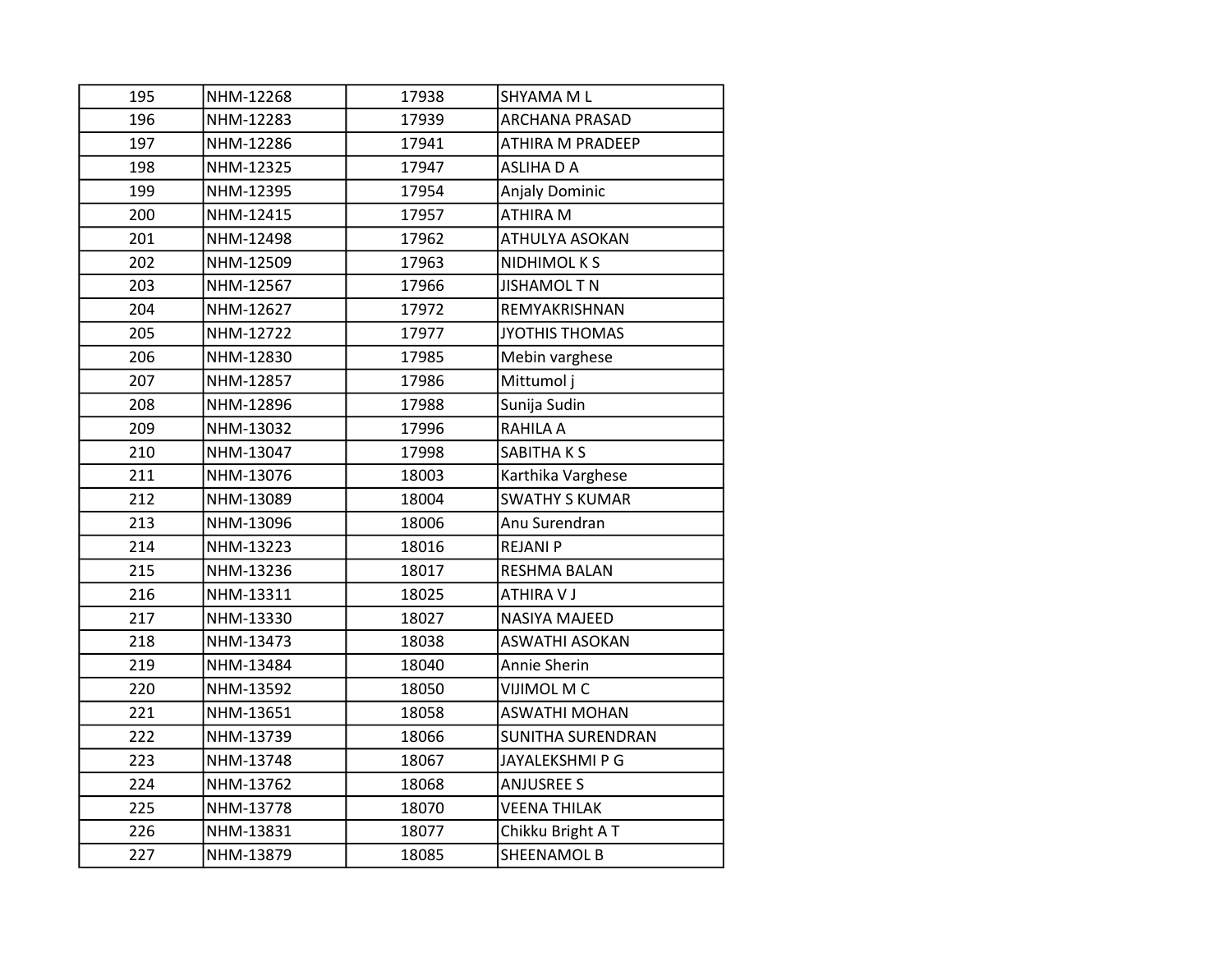| 228 | NHM-13900 | 18088 | <b>AKHILA P GOPAL</b>    |
|-----|-----------|-------|--------------------------|
| 229 | NHM-14041 | 18101 | <b>VIDYA S</b>           |
| 230 | NHM-14424 | 18119 | Resmi M                  |
| 231 | NHM-14454 | 18121 | ANJU K                   |
| 232 | NHM-14644 | 18136 | NISIYA P X               |
| 233 | NHM-14682 | 18139 | <b>NEETHUG</b>           |
| 234 | NHM-14774 | 18146 | <b>SALU GOPI</b>         |
| 235 | NHM-14811 | 18149 | MARY RINY T M            |
| 236 | NHM-14845 | 18152 | JEEJA INDRASENAN         |
| 237 | NHM-14958 | 18161 | <b>SARANYA R</b>         |
| 238 | NHM-14969 | 18163 | Manju.S                  |
| 239 | NHM-15000 | 18164 | <b>KARTHIKA CHANDRAN</b> |
| 240 | NHM-15006 | 18165 | <b>TEENA K VARGHESE</b>  |
| 241 | NHM-15041 | 18169 | <b>Sharon Fernandez</b>  |
| 242 | NHM-15062 | 18171 | <b>CHITHRAP</b>          |
| 243 | NHM-15071 | 18172 | <b>ASWATHY K</b>         |
| 244 | NHM-15148 | 18178 | METTILDA JEWEL P J       |
| 245 | NHM-15189 | 18184 | Parvathy K               |
| 246 | NHM-15197 | 18185 | ANJALI SUDARSANAN K      |
| 247 | NHM-15220 | 18189 | aswathy anand            |
| 248 | NHM-15249 | 18191 | Jyothilekshmi Pramod     |
| 249 | NHM-15379 | 18201 | LINTU V T                |
| 250 | NHM-15421 | 18203 | <b>REJULA N R</b>        |
| 251 | NHM-15423 | 18204 | <b>ANUSHA C</b>          |
| 252 | NHM-15427 | 18206 | <b>EMILI BRITTO</b>      |
| 253 | NHM-15431 | 18207 | <b>SAJINA S</b>          |
| 254 | NHM-15462 | 18212 | <b>SUKANYA DEV M K</b>   |
| 255 | NHM-15549 | 18217 | AMRUTHAMOL A             |
| 256 | NHM-15579 | 18219 | ARYA M                   |
| 257 | NHM-15588 | 18220 | PREETHI PRAKASH P        |
| 258 | NHM-15623 | 18226 | Prabitha P               |
| 259 | NHM-15651 | 18230 | <b>LINCY THOMAS</b>      |
| 260 | NHM-15739 | 18245 | <b>SUMAYYA N</b>         |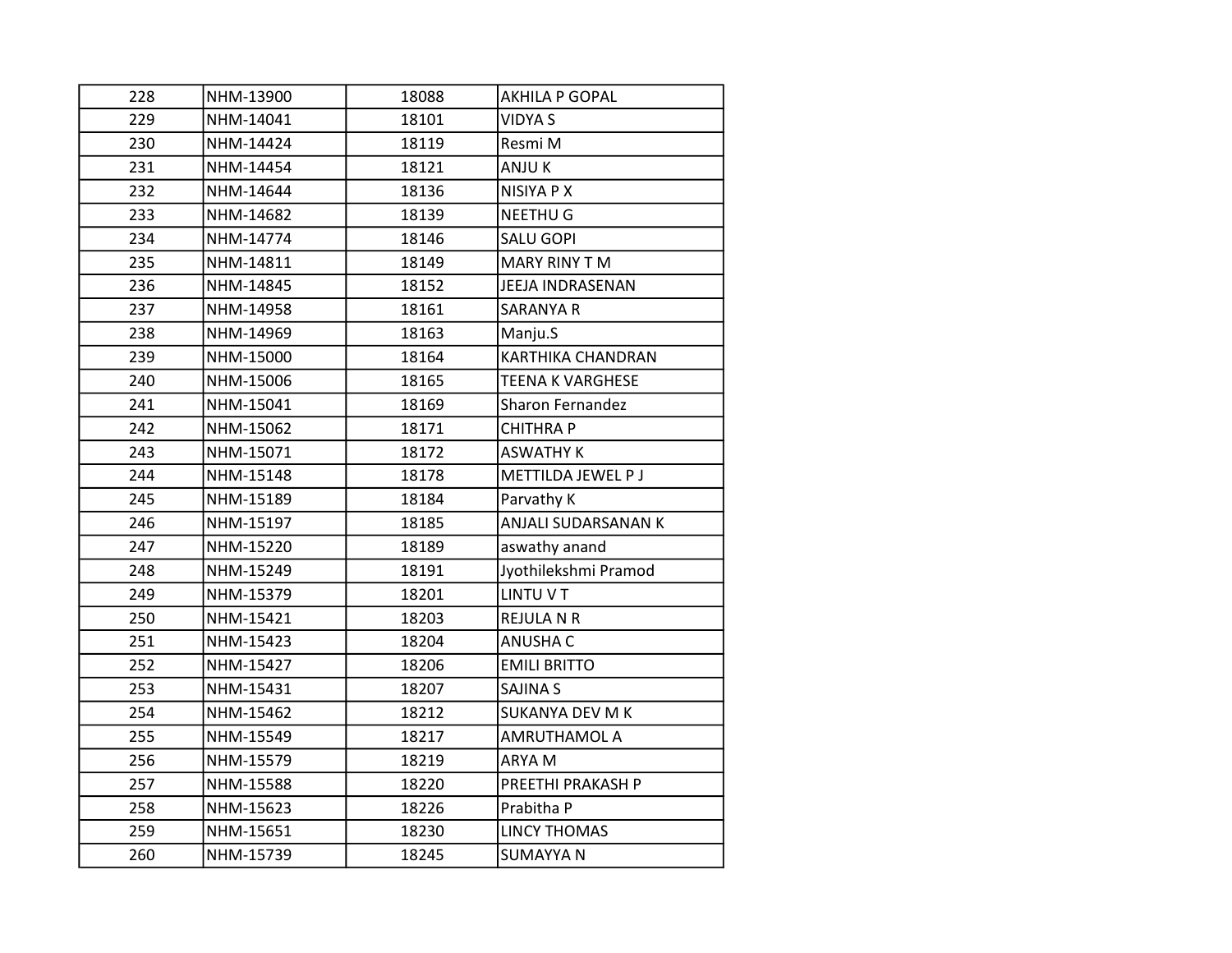| 261 | NHM-15761 | 18251 | <b>ASWATHY A R</b>     |
|-----|-----------|-------|------------------------|
| 262 | NHM-15799 | 18256 | <b>NISHAKS</b>         |
| 263 | NHM-16078 | 18271 | Rakhi raghu            |
| 264 | NHM-16178 | 18275 | <b>SONUMOL P</b>       |
| 265 | NHM-16418 | 18287 | Manju M                |
| 266 | NHM-16429 | 18288 | Thripthy. J            |
| 267 | NHM-16486 | 18295 | <b>PRAVEEN P</b>       |
| 268 | NHM-16699 | 18303 | Mariamma Antony M      |
| 269 | NHM-16784 | 18308 | SREEJA A G             |
| 270 | NHM-16844 | 18310 | Ancy Thomas            |
| 271 | NHM-17006 | 18316 | <b>ANILA B</b>         |
| 272 | NHM-17019 | 18317 | Sanitha sabu           |
| 273 | NHM-17071 | 18322 | RAMSIA MASOOD R        |
| 274 | NHM-17129 | 18326 | <b>DEEPAKV</b>         |
| 275 | NHM-17131 | 18327 | <b>MEENUPM</b>         |
| 276 | NHM-17268 | 18337 | <b>SRUTHI A</b>        |
| 277 | NHM-17313 | 18344 | <b>DIVYA DEVAN</b>     |
| 278 | NHM-17327 | 18345 | ANCYMOL JOSEPH         |
| 279 | NHM-17355 | 18349 | <b>SRUTHY V SURESH</b> |
| 280 | NHM-17459 | 18358 | Enosh mathew k m       |
| 281 | NHM-17561 | 18367 | JEENAMOL JOSEPH        |
| 282 | NHM-17625 | 18373 | SALEENA KO             |
| 283 | NHM-17866 | 18396 | Manjumol Zacharia      |
| 284 | NHM-17934 | 18403 | Anjumol ks             |
| 285 | NHM-18043 | 18411 | <b>VRINDA THAMBY</b>   |
| 286 | NHM-18136 | 18416 | <b>NANDITHA S</b>      |
| 287 | NHM-18298 | 18435 | <b>NAVITHA BEEGUM</b>  |
| 288 | NHM-18345 | 18439 | RASNANI RESHEED        |
| 289 | NHM-18410 | 18442 | NIMMY. P. GEORGE       |
| 290 | NHM-18443 | 18444 | <b>PARVATHY S</b>      |
| 291 | NHM-18501 | 18454 | <b>BISMITHA S</b>      |
| 292 | NHM-18503 | 18455 | <b>NISILA LATHEEF</b>  |
| 293 | NHM-18615 | 18464 | <b>ROSHNI R</b>        |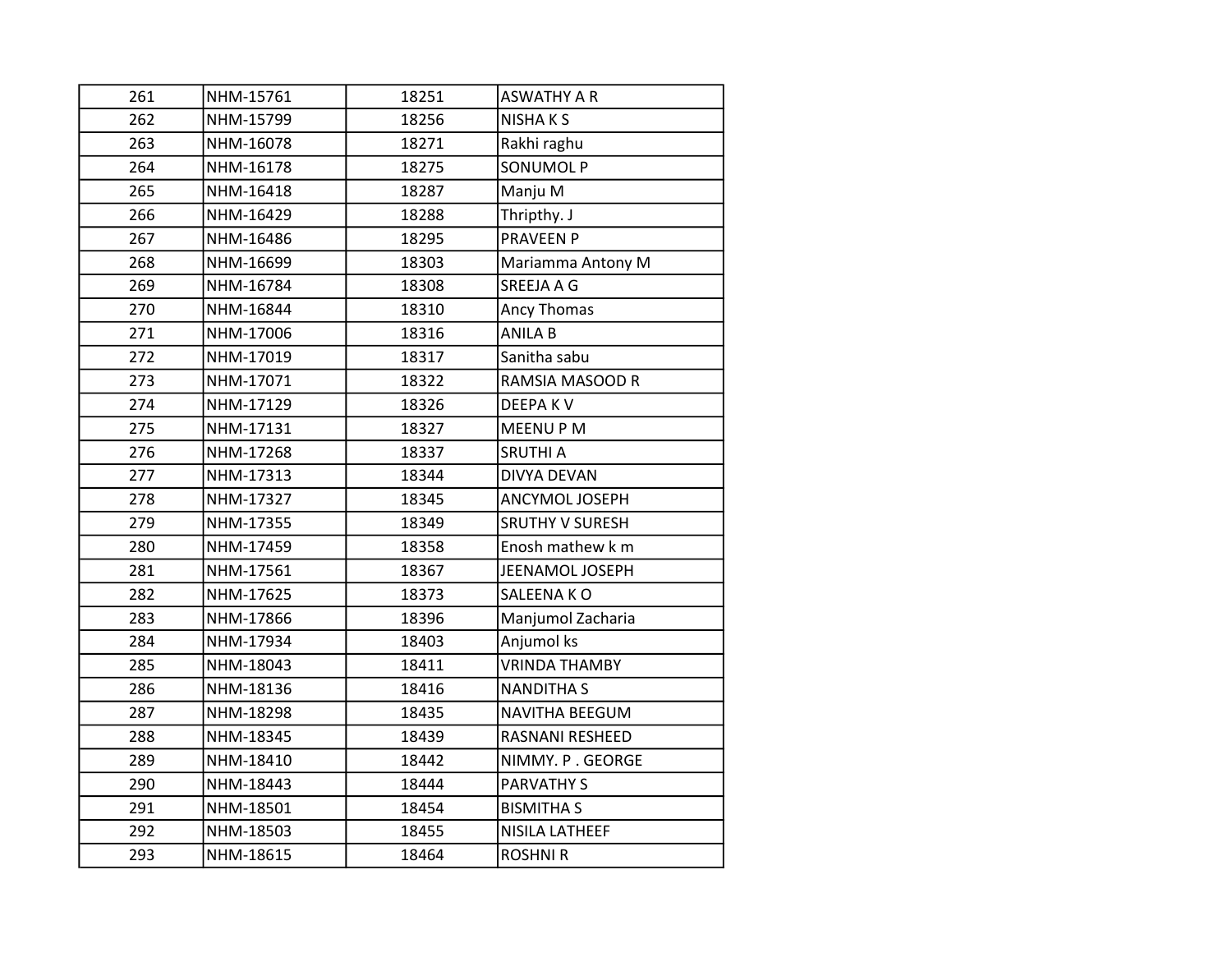| 294 | NHM-18648 | 18466 | MARY HELEN A J           |
|-----|-----------|-------|--------------------------|
| 295 | NHM-18682 | 18470 | Jimsha A B               |
| 296 | NHM-18697 | 18472 | Rani R Nath              |
| 297 | NHM-18705 | 18473 | <b>FATHIMAK</b>          |
| 298 | NHM-18707 | 18474 | <b>HARIPRIYAK</b>        |
| 299 | NHM-18803 | 18479 | DHANYA DINAKARAN         |
| 300 | NHM-18865 | 18483 | SALSABEELA S             |
| 301 | NHM-19054 | 18493 | Shamna majeed            |
| 302 | NHM-19194 | 18496 | Simimol N S              |
| 303 | NHM-19221 | 18500 | Bindhu mathew            |
| 304 | NHM-19230 | 18501 | SitharaBabu              |
| 305 | NHM-19244 | 18503 | Raji p                   |
| 306 | NHM-19264 | 18505 | Divya Mathew             |
| 307 | NHM-19341 | 18512 | VIJI S                   |
| 308 | NHM-19357 | 18513 | Elizabath Varghese       |
| 309 | NHM-19465 | 18524 | PRAJITHA K P             |
| 310 | NHM-19471 | 18526 | Muhsena muhammed ali     |
| 311 | NHM-19501 | 18528 | <b>RAJIMOLS</b>          |
| 312 | NHM-19649 | 18541 | <b>SOUMYAT</b>           |
| 313 | NHM-19674 | 18543 | DHANYAMOL TD             |
| 314 | NHM-19688 | 18546 | <b>JISHAMOL S</b>        |
| 315 | NHM-19741 | 18550 | <b>REVATHY R</b>         |
| 316 | NHM-19807 | 18557 | <b>AHIMA GANESH</b>      |
| 317 | NHM-19835 | 18561 | SANDHYAMOL K P           |
| 318 | NHM-19913 | 18569 | SAUMYA MOHAN             |
| 319 | NHM-19915 | 18570 | <b>SNEHAPA</b>           |
| 320 | NHM-19923 | 18571 | <b>AMITHA ROBIN</b>      |
| 321 | NHM-20005 | 18578 | NIVYA SAJEEVAN           |
| 322 | NHM-20035 | 18580 | CHARU MURALI L           |
| 323 | NHM-20134 | 18589 | <b>SRUTHY KRISHNAN S</b> |
| 324 | NHM-20203 | 18593 | <b>CICIN GEORGE</b>      |
| 325 | NHM-20238 | 18594 | <b>JASMINE M J</b>       |
| 326 | NHM-20410 | 18612 | SAVITHA ABHILASH         |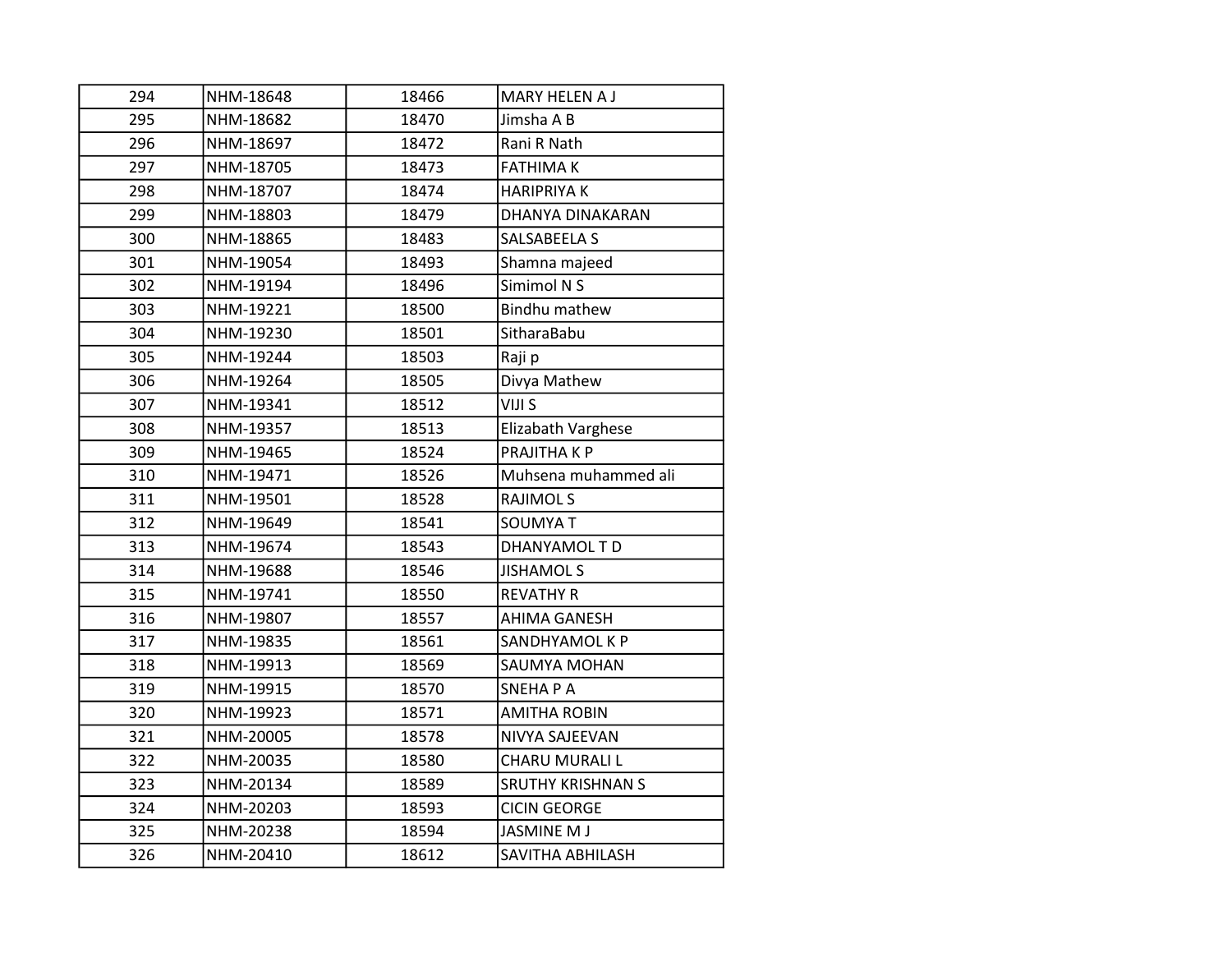| 327 | NHM-20491 | 18618 | REENU CICILY CHACKO    |
|-----|-----------|-------|------------------------|
| 328 | NHM-20516 | 18620 | <b>BEENA MOLKK</b>     |
| 329 | NHM-20543 | 18626 | veena vijayan          |
| 330 | NHM-20547 | 18627 | <b>DHANYA DAS</b>      |
| 331 | NHM-20609 | 18634 | <b>ANJUMOL T S</b>     |
| 332 | NHM-20629 | 18635 | DORA MARY CL           |
| 333 | NHM-20801 | 18650 | RESHMA MONIKUTTAN      |
| 334 | NHM-20834 | 18653 | SOORYAMOL S            |
| 335 | NHM-21005 | 18668 | STEPHY CHRISTO         |
| 336 | NHM-21030 | 18670 | <b>GEETHU G</b>        |
| 337 | NHM-21041 | 18671 | SINIJA K P             |
| 338 | NHM-21200 | 18682 | AKHILA.S               |
| 339 | NHM-21329 | 18688 | Neethu Alocious K      |
| 340 | NHM-21351 | 18690 | ALPHY ROSE JOSEPH      |
| 341 | NHM-21378 | 18693 | BINCY.P.B              |
| 342 | NHM-21425 | 18695 | JOJIMOL V PARAPPURAM   |
| 343 | NHM-21494 | 18699 | Arathy.k Anand         |
| 344 | NHM-21550 | 18702 | ASWATHY.C.R            |
| 345 | NHM-21600 | 18705 | NIMMY ABRAHAM          |
| 346 | NHM-21750 | 18720 | <b>ALPHY ANTHRAYOS</b> |
| 347 | NHM-21798 | 18722 | APARNA SUDHAKAR        |
| 348 | NHM-21844 | 18725 | DEEPTHI G K            |
| 349 | NHM-21887 | 18726 | ANUMOL.R               |
| 350 | NHM-21894 | 18727 | <b>RESHMACP</b>        |
| 351 | NHM-22224 | 18751 | <b>ANJALI RAMESH</b>   |
| 352 | NHM-22355 | 18764 | <b>DIVYA S</b>         |
| 353 | NHM-22459 | 18773 | <b>KRISHNAR</b>        |
| 354 | NHM-22615 | 18785 | <b>RESHMI LAL</b>      |
| 355 | NHM-22682 | 18792 | <b>JINCY M JOSEPH</b>  |
| 356 | NHM-22718 | 18795 | REMYA RAVEENDRAN       |
| 357 | NHM-22749 | 18797 | <b>SURYA SINGH R G</b> |
| 358 | NHM-22772 | 18800 | ARYA G CHANDRAN        |
| 359 | NHM-22791 | 18803 | Neethuprasad .V L      |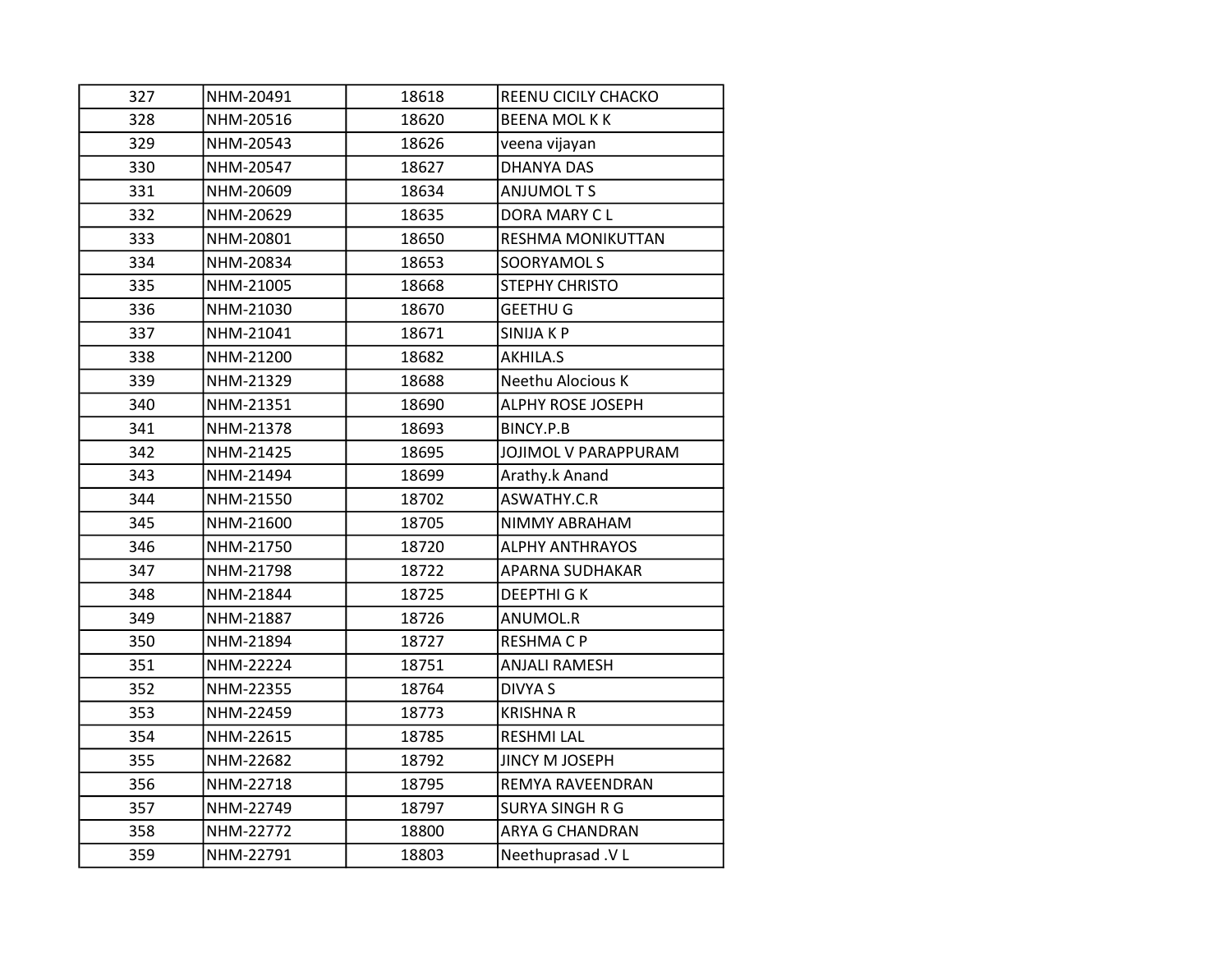| 360 | NHM-22803 | 18806 | PRIYA P                        |
|-----|-----------|-------|--------------------------------|
| 361 | NHM-23102 | 18835 | THUSHARA SATHEESAN             |
| 362 | NHM-23170 | 18840 | <b>AYANA N R</b>               |
| 363 | NHM-23343 | 18853 | PRAJITHA P                     |
| 364 | NHM-23364 | 18856 | REJIMOL P ALEXANDER            |
| 365 | NHM-23413 | 18862 | <b>HANEEFA AZEEZ</b>           |
| 366 | NHM-23523 | 18866 | MUHUSINA A                     |
| 367 | NHM-23607 | 18871 | Thara Varghese                 |
| 368 | NHM-23657 | 18875 | NAJI NIZARUDEEN N              |
| 369 | NHM-23703 | 18878 | SMITHA MOHAN                   |
| 370 | NHM-23749 | 18881 | <b>ALBY P REJI</b>             |
| 371 | NHM-23835 | 18889 | Nishamol Jospeh                |
| 372 | NHM-23928 | 18893 | <b>NIKHILA G</b>               |
| 373 | NHM-24082 | 18899 | <b>RADHIKA R</b>               |
| 374 | NHM-24087 | 18900 | AJITHAMMA KRISHNANKUTTY        |
| 375 | NHM-24253 | 18914 | <b>SRUTHY ELIZABETH MATHEW</b> |
| 376 | NHM-24351 | 18920 | <b>MERLIN MAXON</b>            |
| 377 | NHM-24467 | 18932 | <b>CHITHRA C NAIR</b>          |
| 378 | NHM-24526 | 18936 | <b>DHANYA GOPI</b>             |
| 379 | NHM-24527 | 18937 | Manuja. M                      |
| 380 | NHM-24543 | 18938 | <b>SANDRAKS</b>                |
| 381 | NHM-24592 | 18950 | SAJEETHA KRISHNAN              |
| 382 | NHM-24620 | 18952 | <b>JISHA JOSEPH MADAYIL</b>    |
| 383 | NHM-24738 | 18958 | <b>RASVI RAJ</b>               |
| 384 | NHM-24765 | 18960 | <b>JOISY G</b>                 |
| 385 | NHM-24814 | 18967 | <b>JINCY B</b>                 |
| 386 | NHM-24977 | 18975 | <b>JASMIN STEEPHEN</b>         |
| 387 | NHM-25155 | 18989 | KARTHIKA JAYARAJ               |
| 388 | NHM-25166 | 18990 | <b>SREEJAR</b>                 |
| 389 | NHM-25265 | 18995 | <b>ANUMOL KV</b>               |
| 390 | NHM-25338 | 19000 | <b>SHYAMILY MOLS</b>           |
| 391 | NHM-25362 | 19002 | <b>SHYNI M</b>                 |
| 392 | NHM-25368 | 19003 | <b>TENCY AUGUSTINE V</b>       |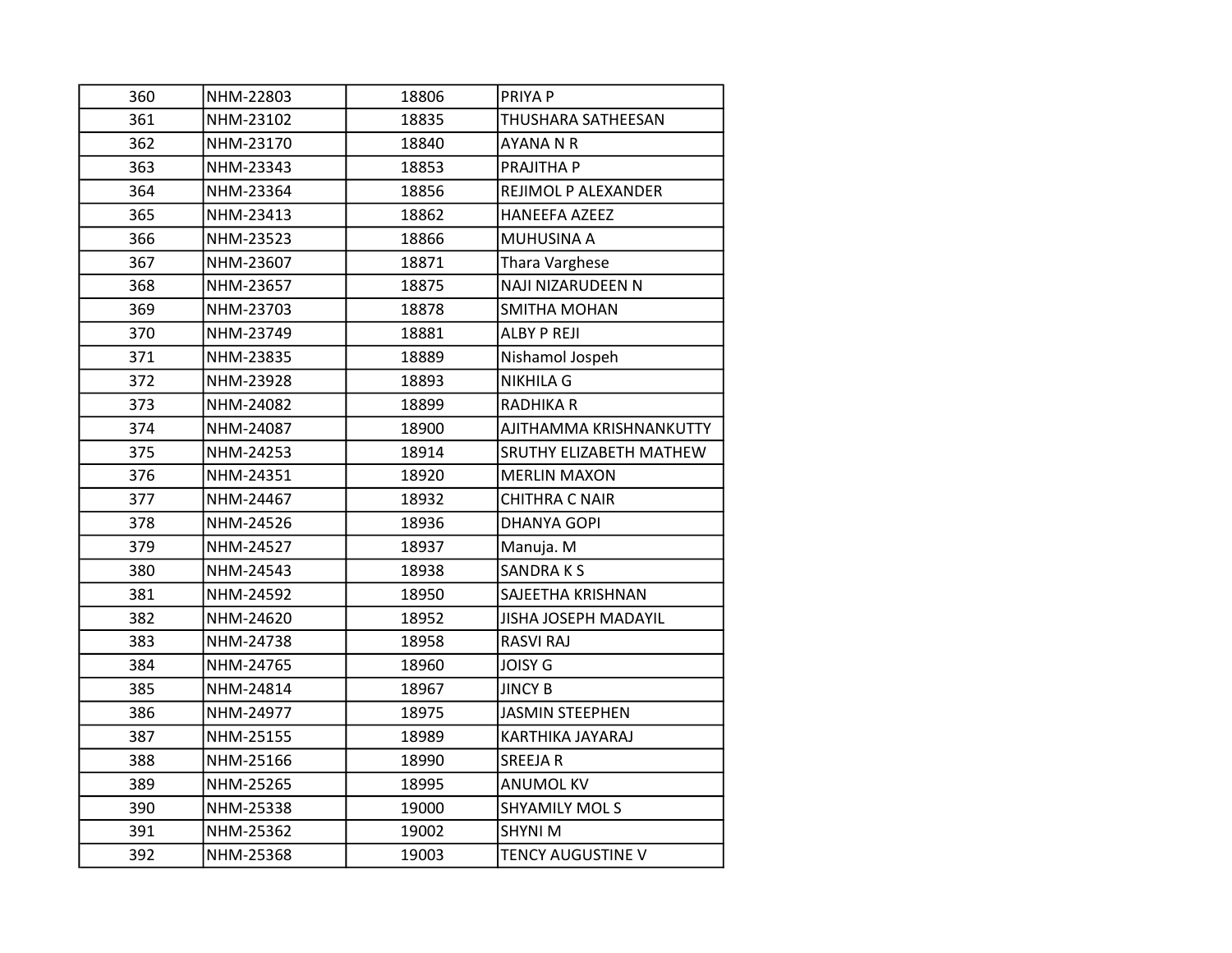| 393 | NHM-25406 | 19005 | Fousiya k                |
|-----|-----------|-------|--------------------------|
| 394 | NHM-25423 | 19008 | <b>ASWATHITA</b>         |
| 395 | NHM-25427 | 19009 | <b>AMINA A</b>           |
| 396 | NHM-25448 | 19011 | <b>APARNA RAJ</b>        |
| 397 | NHM-25587 | 19023 | <b>SANDRA CHERIYAN</b>   |
| 398 | NHM-25620 | 19026 | <b>VINEETHA M</b>        |
| 399 | NHM-25645 | 19029 | <b>ASWATHI SASI</b>      |
| 400 | NHM-25665 | 19031 | <b>VISHNUPRIYA K P</b>   |
| 401 | NHM-25790 | 19039 | <b>ASWATHY BABU</b>      |
| 402 | NHM-25851 | 19045 | ANJU K V                 |
| 403 | NHM-25854 | 19046 | SONIMOL A R              |
| 404 | NHM-25884 | 19050 | SYAMA S HARIHARAN        |
| 405 | NHM-25891 | 19051 | SNEHA SEBASTIAN          |
| 406 | NHM-26020 | 19060 | <b>DEVI V P</b>          |
| 407 | NHM-26147 | 19070 | SAKKEENATH BEEVI S       |
| 408 | NHM-26191 | 19075 | anjana P.S               |
| 409 | NHM-26309 | 19085 | <b>JAYASREE S</b>        |
| 410 | NHM-26326 | 19086 | <b>ANGAL ELIAS</b>       |
| 411 | NHM-26340 | 19088 | <b>Rincy James</b>       |
| 412 | NHM-26497 | 19103 | AKHILA P A               |
| 413 | NHM-26560 | 19110 | Anitha Edison            |
| 414 | NHM-26607 | 19114 | <b>SOUMYA M</b>          |
| 415 | NHM-26623 | 19117 | <b>SRUTHI A</b>          |
| 416 | NHM-26629 | 19118 | SAJINA R F               |
| 417 | NHM-26661 | 19121 | NEETHU MERIN THOMAS      |
| 418 | NHM-26752 | 19126 | <b>ANILA S ASOKAN</b>    |
| 419 | NHM-26794 | 19129 | SIBILA B S               |
| 420 | NHM-26807 | 19132 | Priyavijayan             |
| 421 | NHM-26955 | 19141 | Anjana Reghunath         |
| 422 | NHM-27194 | 19152 | Anuja C V                |
| 423 | NHM-27403 | 19163 | <b>FEBA BABU</b>         |
| 424 | NHM-27451 | 19165 | ANITHAMOL P A            |
| 425 | NHM-27533 | 19170 | <b>JINCY SARA KURIAN</b> |